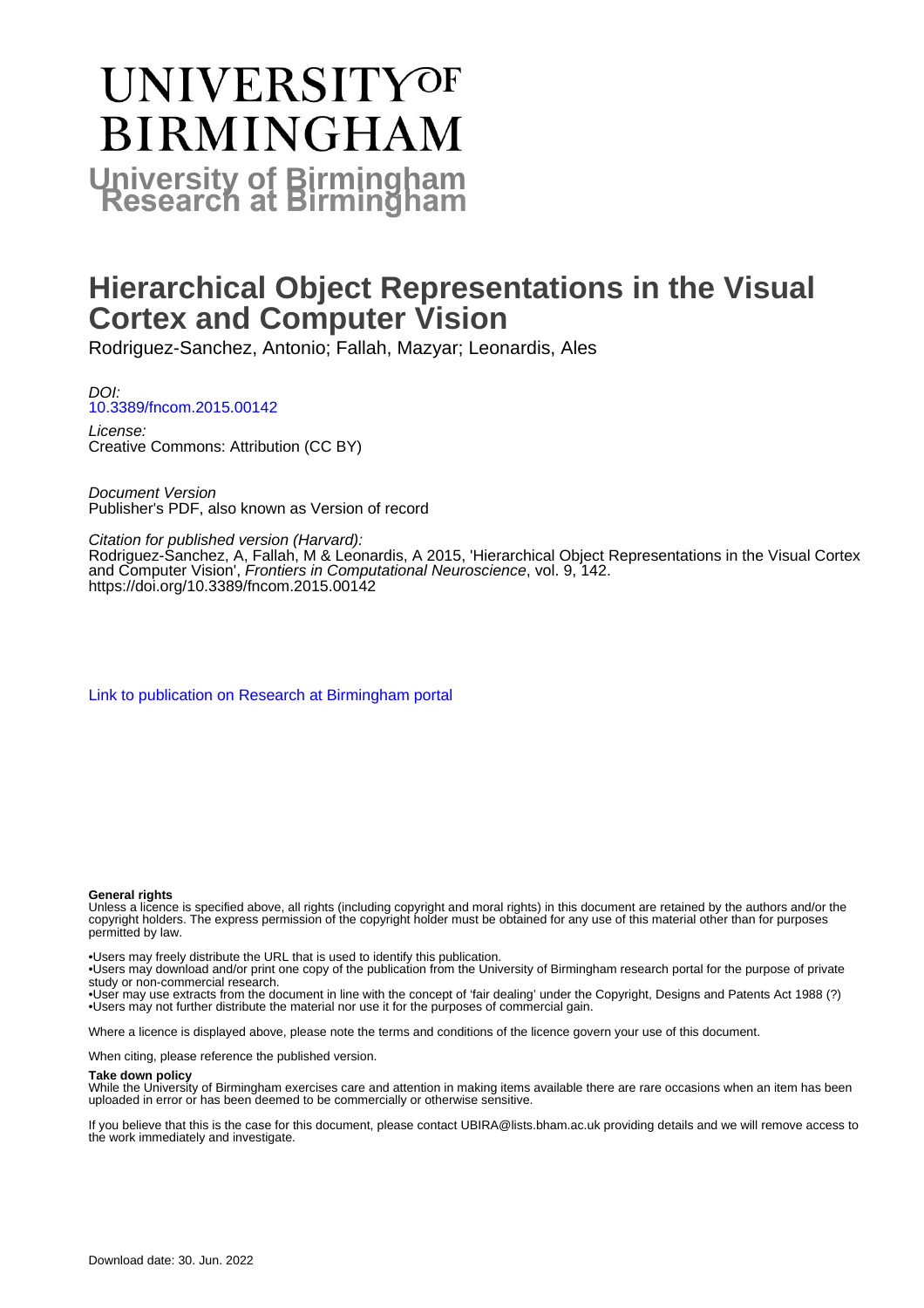

# Editorial: Hierarchical Object [Representations in the Visual Cortex](http://journal.frontiersin.org/article/10.3389/fncom.2015.00142/full) and Computer Vision

# [Antonio J. Rodríguez-Sánchez](http://loop.frontiersin.org/people/112523/overview)  $^{\text{!}*}$ , [Mazyar Fallah](http://loop.frontiersin.org/people/41759/overview) $^{\text{2}}$  and [Aleš Leonardis](http://loop.frontiersin.org/people/112744/overview)  $^{\text{3}}$

<sup>1</sup> Intelligent and Interactive Systems, Department of Computer Science, University of Innsbruck, Innsbruck, Austria, <sup>2</sup> Visual Perception and Attention Laboratory, Centre for Vision Research, School of Kinesiology and Health Science, York University, Toronto, ON, Canada, <sup>3</sup> School of Computer Science, University of Birmingham, Birmingham, UK

#### Keywords: computer model, neurophysiology, computer vision, visual cortex, computational neurosciences

Over the past 40 years, Neurobiology and Computational Neuroscience have proved that deeper understanding of visual processes in humans and non-human primates can lead to important advancements in computational perception theories and systems. One of the main difficulties that arises when designing automatic vision systems is developing a mechanism that can recognize—or simply find—an object when faced with all the possible variations that may occur in a natural scene, and with the ease of the primate visual system. The area of the brain in primates that is dedicated to analyzing visual information is the visual cortex. The visual cortex performs a wide variety of complex tasks by means of seemingly simple operations. These operations are applied to several layers of neurons organized into a hierarchy, the layers representing increasingly complex, abstract intermediate processing stages.

In this research topic we propose to bring together current efforts in Neurophysiology and Computer Vision in order to better understand (1) How the visual cortex encodes an object from a starting point where neurons respond to lines, bars or edges to the representation of an object at the top of the hierarchy that is invariant to illumination, size, location, viewpoint, rotation and robust to occlusions and clutter; and (2) How the design of automatic vision systems benefits from that knowledge to get closer to human accuracy, efficiency and robustness to variations. In fact, the primate visual system has influenced computer vision systems for decades now since [Hubel and Wiesel](#page-3-0) [\(1968\)](#page-3-0) simple and complex cells inspired the Neocognitron [\(Fukushima, 1980\)](#page-3-1). Since then, studies about the primate and human visual systems led the way to many more works on biologically-inspired computational vision, such as [Tsotsos et al. \(1995\)](#page-4-0); [Olshausen and Field](#page-3-2) [\(1996\)](#page-3-2); [Booth and Rolls \(1998\)](#page-3-3); [Riesenhuber and Poggio \(1999\)](#page-3-4); [Rodríguez-Sánchez and Tsotsos](#page-3-5) [\(2011\)](#page-3-5), to name a few.

The answers to these issues bring hypotheses that are partially addressed in this research topic, raising additional new questions:

- 1. What are the mechanisms involved in these visual architectures? What are the limitations of feedforward connections? When is feedback and top-down priming necessary? The classical way of seeing feedback connections is for the enhancement of neural responses through topdown attentive processes [\(Moran and Desimone, 1985;](#page-3-6) [Rodríguez-Sánchez et al., 2006;](#page-4-1) Perry et al., [2015\)](#page-3-7). But lately, other studies support a role of feedback connections related to cell selectivity through recurrent networks [\(Neumann and Sepp, 1999;](#page-3-8) [Angelucci and Bressloff,](#page-3-9) [2006\)](#page-3-9).
- 2. The ventral stream areas (V1, V2, V4, inferotemporal cortex) have usually been considered to be the ones involved in object recogntion and the subject of several existing models [\(Serre et al., 2006;](#page-4-2) [Rodríguez-Sánchez and Tsotsos, 2012\)](#page-4-3). But, also recently, there are new findings that relate the dorsal stream with that same task [\(Konen and Kastner, 2008;](#page-3-10) [Perry and Fallah, 2012\)](#page-3-11). What are the differences between how objects are processed in the ventral and the dorsal streams? Which areas are involved in recognition and which in localization?

# **OPEN ACCESS**

#### Edited by:

Si Wu, Beijing Normal University, China

# Reviewed by:

Da-Hui Wang, Beijing Normal University, China

#### \*Correspondence:

Antonio J. Rodríguez-Sánchez [antonio.rodriguez-sanchez@uibk.ac.at](mailto:antonio.rodriguez-sanchez@uibk.ac.at)

> Received: 21 August 2015 Accepted: 06 November 2015 Published: 20 November 2015

#### Citation:

Rodríguez-Sánchez AJ, Fallah M and Leonardis A (2015) Editorial: Hierarchical Object Representations in the Visual Cortex and Computer Vision. Front. Comput. Neurosci. 9:142. doi: [10.3389/fncom.2015.00142](http://dx.doi.org/10.3389/fncom.2015.00142)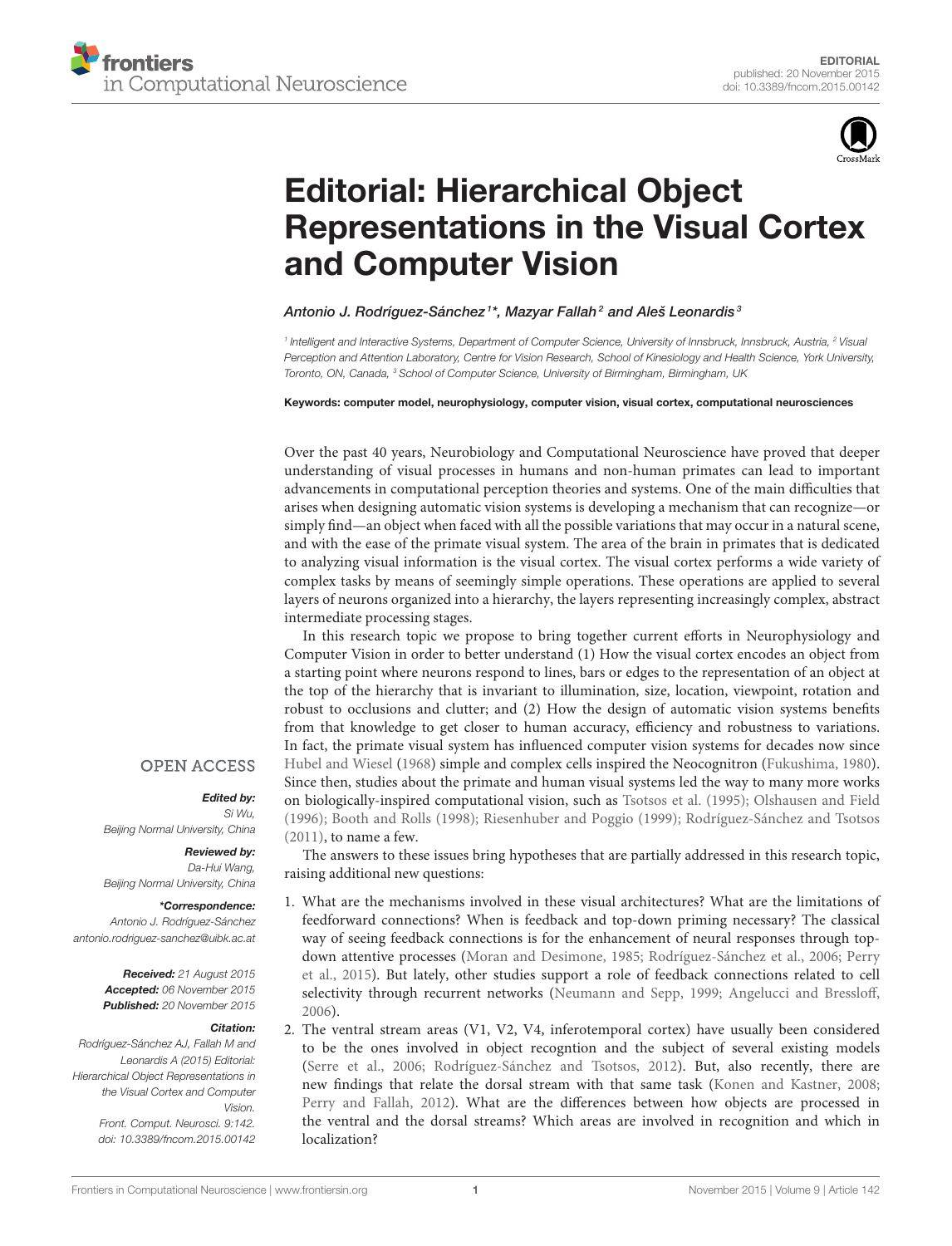3. And finally, how much is learned and how much is genetically implemented [\(Rodríguez-Sánchez and Piater, 2014\)](#page-3-12)? Even more, what is the relation between learning, sparse coding, selectivity and diversity [\(Olshausen and Field, 1996;](#page-3-2) Xiong et al., [2015\)](#page-4-4) and how different learning strategies compare?

We present a total of 19 papers related to those questions. The following five papers deal with the questions related to visual architectures and their mechanisms. [Ghodrati et al.](#page-3-13) [\(2014\)](#page-3-13) studied whether recent relative successes in object recognition on various image datasets based on sparse representations applied in a feedforward fashion represented a breakthrough in invariant object recognition. In their study they showed, using a carefully designed parametrically controlled image database consisting of several object categories, that these approaches fail when the complexity of image variations is high and that their performance is still poor compared to humans. This suggests that learning sparse informative visual features may be one of the necessary components but definitely not a complete solution for a human-like object recognition sys[tem. A classical](#page-3-19) feedforward filtering approach is also challenged in the paper by [Herzog and Clarke](#page-3-14) [\(2014\)](#page-3-14), where the authors provided ample evidence, stemming from experiments from crowding research, to support their arguments that the computations are not purely local and feedforward, but rather global and iterative. On the same topic, [Tal and Bar](#page-4-5) [\(2014\)](#page-4-5) explored the role of top-down mechanisms which bias the processing of the incoming visual information and facilitate fast and robust recognition. This work specifically addresses the question of what happens to initial predictions that eventually get rejected in a competitive selection process. The work by [Marfil et al.](#page-3-15) [\(2014\)](#page-3-15) brings into focus another important aspect of biological visual sytems, namely attention. The authors studied a bidirectional relationship between segmentation and attention processes. They presented a bottom-up foveal attention model that demonstrates how the attention process influences the selection of the next position of the fovea and how segmentation, in turn, guides the extraction of units of attention. In [Han and Vasconcelos](#page-3-16) [\(2014\)](#page-3-16) the authors also researched the role of attention models, but this time in connection to object recognition. Using their recognition model, hierarchical discriminant saliency network (HDSN), they clearly demonstrated the benefits of integrating attention and recognition.

We provide an interesting discussion on the role of ventral and dorsal streams with a total of 10 articles. [Kubilius et al.](#page-3-17) [\(2014\)](#page-3-17) discusses the importance of surface representation and reviews recent work on mid-level visual areas in the ventral stream. We include here two models of shape related to those intermediate visual areas. The first approach is a recurrent network that achieves figure-ground segregation by assigning border ownership through the interaction between feedforward and feedback inputs [\(Tschechne and Neumann, 2014\)](#page-4-6). The second approach is a trainable set of shape detectors that can be applied as a filter bank to recognize letters and keywords as well finding objects in complex scenes [\(Azzopardi and Petkov,](#page-3-18) [2014\)](#page-3-18). The question that arises regarding computational models is of course, how faithful they are? This is what Ramakrishnan et al. [\(2015\)](#page-3-19) answers by comparing the fMRI responses from 20 subjects to two different types of computer vision models: the classical bag of words and the biologically-inspired HMAX. HMAX is also the subject of study in [Zeman et al. \(2014\)](#page-4-7), here the authors use that model to compare the robustness of complex cells to simple cells in the Müller-Lyer illusion. The final stage in the object recognition pathway is the inferotemporal cortex (IT), [Leeds et al.](#page-3-20) [\(2014\)](#page-3-20) present an fMRI study that tries to answers the problem of how starting from simple edge-like features in V1 we obtain neurons at the top of the hierarchy that respond to complex features as parts, textures or shapes. Using feedforward object detection and classification modeling, [Khosla et al.](#page-3-21) [\(2014\)](#page-3-21) developed a neuromorphic system that also efficiently produces automated video object recognition. However, the visual system is not limited to only detecting objects, but can also detect the spatial relationships between objects and even between parts of the same object. The dorsal stream areas are thus also important for object representation with a focus on action via effectors such as the eyes or the hand. [Theys et al.](#page-4-8) [\(2014\)](#page-4-8) reviews how 3D shape for grasping is processed along the dorsal stream, focusing on the representations in the anterior intraparietal area (AIP) and ventral premotor cortex (PMv). [Rezai et al. \(2014\)](#page-3-22) advances this by modeling the curvature and gradient input from the caudal intraparietal area (CIP) to visual neurons in AIP, using superquadric fits—used in robotics for grasp planning—or Isomap dimension reductions of object surface distances. They found that both models fit responses from primate AIP neurons. However, Isomaps better approximated the feedforward input from CIP making it the more promising model of how the dorsal stream produces shape representations for grasping. Yet the features used for grasping are only a subset of an object's features. While the integration of features along the ventral stream to form object representations is well-known, [Perry and Fallah \(2014\)](#page-3-23) review recent findings supporting dorsal stream object representations and propose a framework for the integration of features along the dorsal stream.

Finally, four papers address the problem of learning and sparse coding. [Rinkus \(2014\)](#page-3-24) shows that a hierarchical sparse distributed code network provides the foundation for the storage and retrieval of associative memory on top of building up an object representation. The end point of object processing is recognition, which the human visual system is very efficient at and many computational models are based upon. Webb and Rolls [\(2014\)](#page-4-9) investigated how recognition of the identity of individuals and their poses can be separated. They showed that a model of the ventral visual system using temporal continuity, VisNet, can through learning develop pose-specific and identityspecific representations that are invariant to the other factor. In their biologically inspired study, [Kermani Kolankeh et al.](#page-3-25) [\(2015\)](#page-3-25) researched different computational principles (sparse coding, biased competition, Hebbian learning) capable of developing receptive fields comparable to those of V1 simple-cells and discovered that methods which employ competitive mechanisms achieve higher levels of robustness against loss of information which may be important to achieve better performance on classification tasks. While these studies have focused on using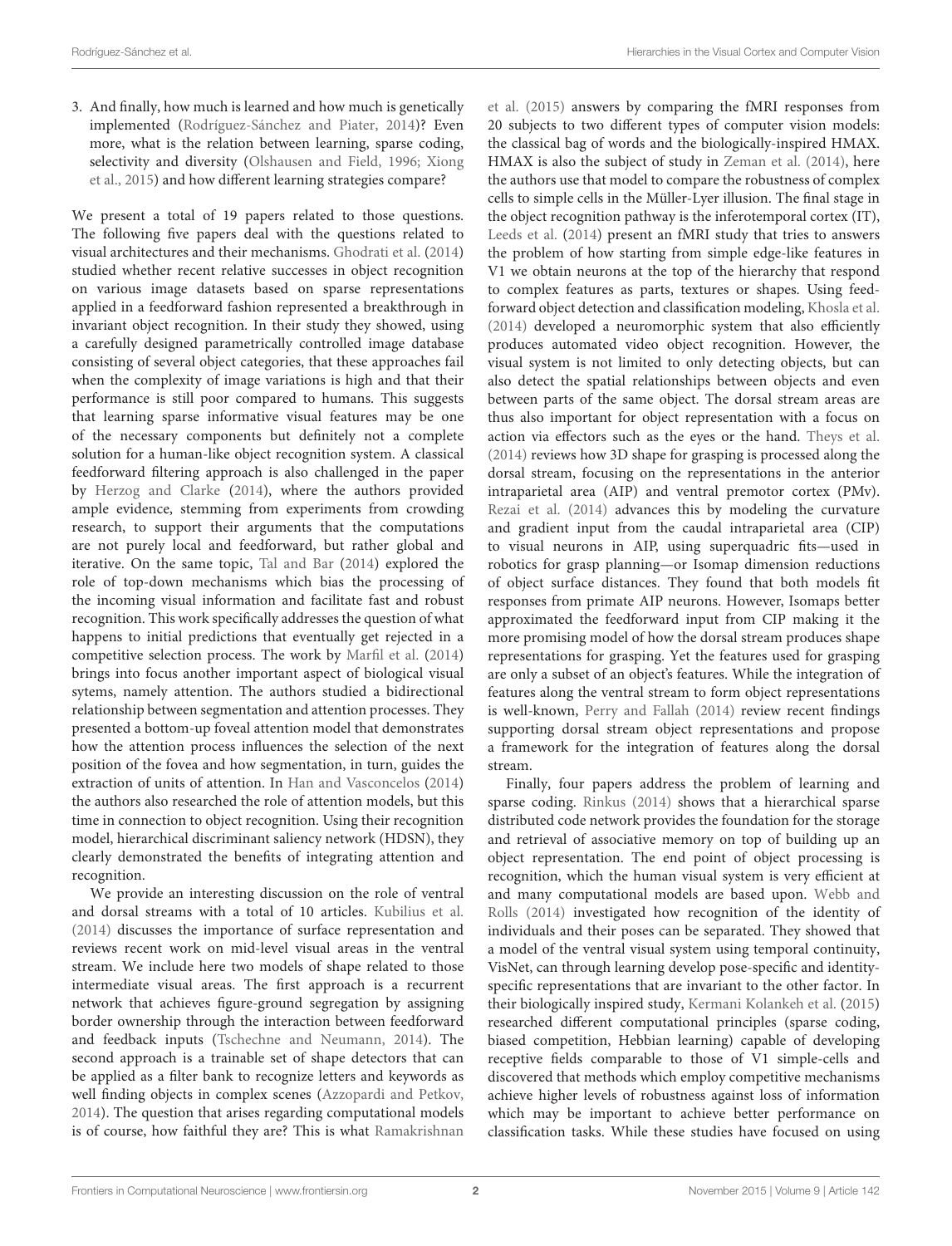biologically-inspired visual processing in computational models, [Bertalmío \(2014\)](#page-3-26) worked in reverse by taking an image processing technique used for local histogram equalization and applying it to a neural activity model. The resultant model predicts spectrum whitening, contrast enhancement and lightness induction, all behavioral aspects of visual processing. Time will tell if neuronal studies bear out this process.

We are bringing together two seemingly different disciplines: Neuroscience and Computer Vision. We show in this research topic that each one can benefit from the other. The latter can aid Neuroscience for testing hypotheses regarding the visual cortex in a non-invasive way, or otherwise when we reach technical limitations, e.g., how the information flows along the visual architectures (see [Rodríguez-Sánchez, 2010](#page-3-27) for a recent example). On the other hand, Computer Vision can benefit from Neuroscience in order to develop better, more robust, efficient

# **REFERENCES**

- <span id="page-3-9"></span>Angelucci, A., and Bressloff, P. C. (2006). Contribution of feedforward, lateral and feedback connections to the classical receptive field center and extra-classical receptive field surround of primate V1 neurons. Prog. Brain Res. 154, 93–120. doi: 10.1016/S0079-6123(06)54005-1
- <span id="page-3-18"></span>Azzopardi, G., and Petkov, N. (2014). Ventral-stream-like shape representation: from pixel intensity values to trainable object-selective cosfire models. Front. Comput. Neurosci. 8:80. doi: 10.3389/fncom.2014.00080
- <span id="page-3-26"></span>Bertalmío, M. (2014). From image processing to computational neuroscience: a neural model based on histogram equalization. Front. Comput. Neurosci 8:71. doi: 10.3389/fncom.2014.00071
- <span id="page-3-3"></span>Booth, M., and Rolls, E. (1998). View-invariant representations of familiar objects by neurons in the inferior temporal visual cortex. Cereb. Cortex 8, 510–523. doi: 10.1093/cercor/8.6.510
- <span id="page-3-1"></span>Fukushima, K. (1980). Neocognitron: a self organizing neural network model for a mechanism of pattern recognition unaffected by shift in position. Biol. Cybernet. 36, 193–202. doi: 10.1007/BF00344251
- <span id="page-3-13"></span>Ghodrati, M., Farzmahdi, A., Rajaei, K., Ebrahimpour, R., and Khaligh-Razavi, S. M. (2014). Feedforward object-vision models only tolerate small image variations compared to human. Front. Comput. Neurosci. 8:74. doi: Front. Comput. Neurosci. 8:74. doi: 10.3389/fncom.2014.00074
- <span id="page-3-16"></span>Han, S., and Vasconcelos, N. (2014). Object recognition with hierarchical discriminant saliency networks. Front. Comput. Neurosci. 8:109. doi: 10.3389/ fncom.2014.00109
- <span id="page-3-14"></span>Herzog, M. H., and Clarke, A. M. (2014). Why vision is not both hierarchical and feedforward. Front. Comput. Neurosci. 8:135. doi: 10.3389/fncom.2014.00135
- <span id="page-3-0"></span>Hubel, D., and Wiesel, T. (1968). Receptive fields and functional architecture of monkey striate cortex. J. Physiol. 195, 215–243. doi: 10.1113/jphysiol. 1968.sp008455
- <span id="page-3-25"></span>Kermani Kolankeh, A., Teichmann, M., and Hamker, F. H. (2015). Competition improves robustness against loss of information. Front. Comput. Neurosci. 9:35. doi: 10.3389/fncom.2015.00035
- <span id="page-3-21"></span>Khosla, D., Chen, Y., and Kyungnam, K. (2014). A neuromorphic system for video object recognition. Front. Comput. Neurosci. 8:147. doi: 10.3389/ fncom.2014.00147
- <span id="page-3-10"></span>Konen, C. S., and Kastner, S. (2008). Two hierarchically organized neural systems for object information in human visual cortex. Nat. Neurosci. 11, 224–231. doi: 10.1038/nn2036
- <span id="page-3-28"></span>Krüger, N., Janssen, P., Kalkan, S., Lappe, M., Leonardis, A., Piater, J., et al. (2013). Deep hierarchies in the primate visual cortex: what can we learn for computer vision? IEEE Trans. Pattern Anal. Mach. Intell. 35, 1847–1871. doi: 10.1109/TPAMI.2012.272
- <span id="page-3-17"></span>Kubilius, J., Wagemans, J., and Op de Beeck, H. P. (2014). A conceptual framework of computations in mid-level vision. Front. Comput. Neurosci 8:158. doi: 10.3389/fncom.2014.00158

and general systems than the ones present to date [\(Krüger et al.,](#page-3-28) [2013\)](#page-3-28).

Due to the complexity of vision [\(Tsotsos, 1987\)](#page-4-10), objects/locations are considered to compete for the visual system's resources. The studies presented here show that among other aspects—feedforward hierarchies are insufficient, supporting the need for top-down priming or attention. The interaction between feedforward and feedback inputs have an impact in neural encoding as shown in the models presented in this research topic. Not only competition, sparsity is another important mechanism. The aim is achieving efficient codes that represent and store object classes efficiently into memory since not every possible combination of features/parameters is feasible to be stored. Finally, a number of studies stress on the importance of the dorsal stream in shape and identity-object representation in order to interact with specific objects, e.g., grasping.

- <span id="page-3-20"></span>Leeds, D. D., Pyles, J. A., and Tarr, M. J. (2014). Exploration of complex visual feature spaces for object perception. Front. Comput. Neurosci. 8:106. doi: 10.3389/fncom.2014.00106
- <span id="page-3-15"></span>Marfil, R., Palomino, A. J., and Bandera, A. (2014). Combining segmentation and attention: a new foveal attention model. Front. Comput. Neurosci. 8:96. doi: 10.3389/fncom.2014.00096
- <span id="page-3-6"></span>Moran, J., and Desimone, R. (1985). Selective attention gates visual processing in the extrastriate cortex. Science 229, 782–784. doi: 10.1126/science. 4023713
- <span id="page-3-8"></span>Neumann, H., and Sepp, W. (1999). Recurrent V1–V2 interaction in early visual boundary processing. Biol. Cybernet. 81, 425–444. doi: 10.1007/s00422 0050573
- <span id="page-3-2"></span>Olshausen, B., and Field, D. (1996). Emergence of simple-cell receptive field properties by learning a sparse code for natural images. Nature 381, 607–609. doi: 10.1038/381607a0
- <span id="page-3-11"></span>Perry, C. J., and Fallah, M. (2012). Color improves speed of processing but not perception in a motion illusion. Front. Psychol. 3:92. doi: 10.3389/ fpsyg.2012.00092
- <span id="page-3-23"></span>Perry, C. J., and Fallah, M. (2014). Feature integration and object representations along the dorsal stream visual hierarchy. Front. Comput. Neurosci. 8:84. doi: 10.3389/fncom.2014.00084
- <span id="page-3-7"></span>Perry, C. J., Sergio, L. E., Crawford, J. D., and Fallah, M. (2015). Hand placement near the visual stimulus improves orientation selectivity in V2 neurons. J. Neurophysiol. 113, 2859–2870. doi: 10.1152/jn.00919.2013
- <span id="page-3-19"></span>Ramakrishnan, K., Scholte, H. S., Groen, I. I. A., Smeulders, A. W., and Ghebreab, S. (2015). Visual dictionaries as intermediate features in the human brain. Front. Comput. Neurosci. 8:168. doi: 10.3389/fncom.2014.00168
- <span id="page-3-22"></span>Rezai, O., Kleinhans, A., Matallanas, E., Selby, B., and Tripp, B. P. (2014). Modeling the shape hierarchy for visually guided grasping. Front. Comput. Neurosci. 8:132. doi: 10.3389/fncom.2014.00132
- <span id="page-3-4"></span>Riesenhuber, M., and Poggio, T. (1999). Are cortical models really bound by the "binding problem"? Neuron 24, 87–93. doi: 10.1016/S0896-6273(00) 80824-7
- <span id="page-3-24"></span>Rinkus, G. J. (2014). Sparsey<sup>TM</sup>: event recognition via deep hierarchical sparse distributed codes. Front. Comput. Neurosci. 8:160. doi: 10.3389/ fncom.2014.00160
- <span id="page-3-27"></span>Rodríguez-Sánchez, A. (2010). Intermediate Visual Representations for Attentive Recognition Systems. PhD thesis, York University, Department of Computer Science and Engineering.
- <span id="page-3-5"></span>Rodríguez-Sánchez, A., and Tsotsos, J. (2011). "The importance of intermediate representations for the modeling of 2D shape detection: endstopping and curvature tuned computations," in IEEE Conference on Computer Vision and Pattern Recognition (CVPR) (Colorado Springs, CO), 4321–4326. doi: 10.1109/cvpr.2011.5995671
- <span id="page-3-12"></span>Rodríguez-Sánchez, A. J., and Piater, J. (2014). "Models of the visual cortex for object representation: learning and wired approaches," in